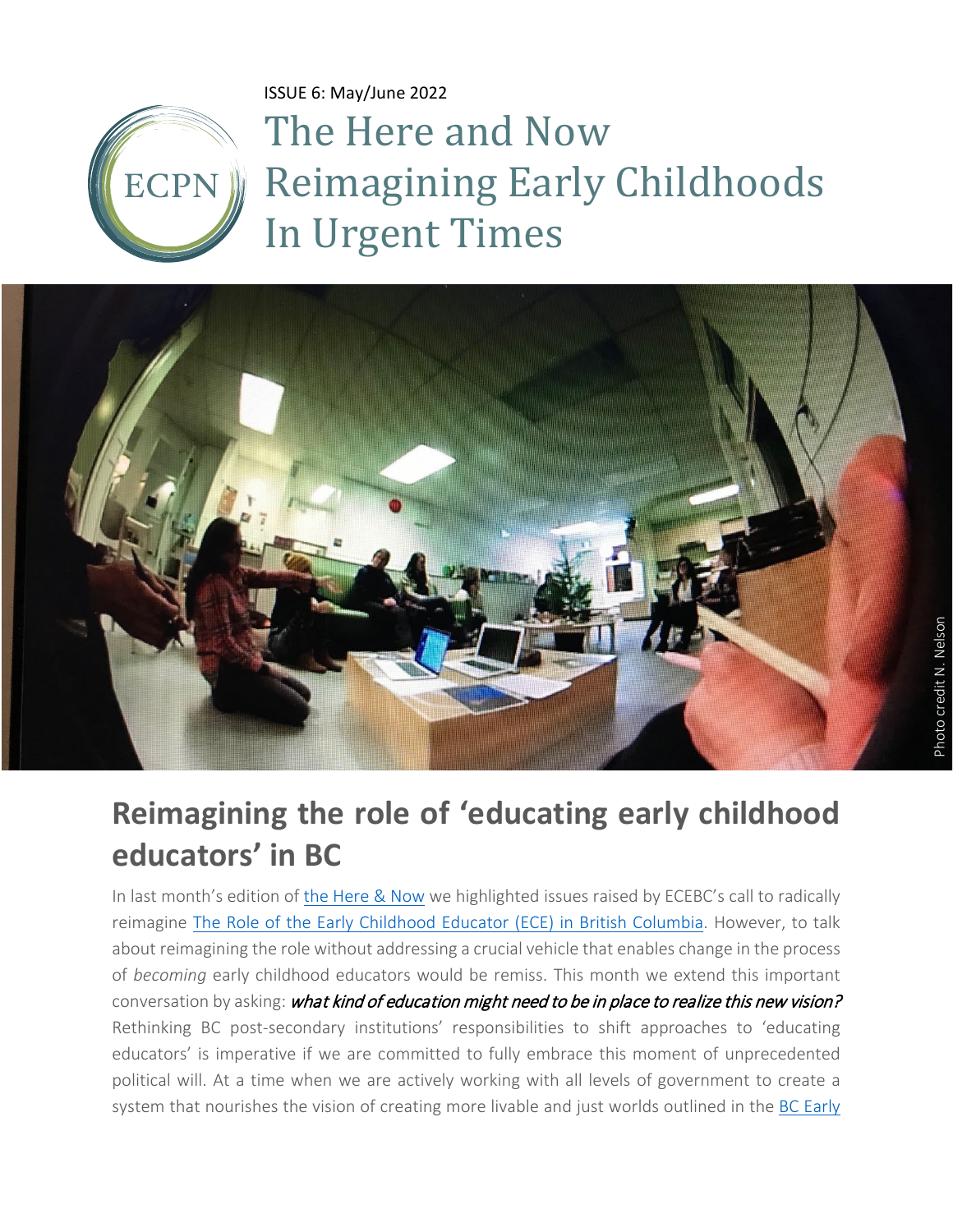[Learning Framework](https://www2.gov.bc.ca/gov/content/education-training/early-learning/teach/early-learning-framework) (ELF), the dispositions and knowledges to be nurtured in future educators must be at the forefront of our collective efforts.

Inspired by recent conversations with ECPN [Post-Secondary Institution](https://www.ecpn.ca/network/pedagogists/post-secondary-stream) (PSI) pedagogists, we examine questions pertinent to the education of current and future educators. What dispositions and knowledges need to be nurtured in future educators to actualize systemic change? What changes are required to practicum placements and assignments to align with the values and commitments for practice outlined by ECEBC? How do we support educators already in the field to engage in the process of realizing transformative change?

## Propositions to support necessary change

*Taking seriously our collective responsibility to these and other questions, we firstly propose that the education of future early childhood educators begins with a discussion about the role of educators as critically and ethically responding to complexities and diversities of the real lives of children and families.*

Within this context, faculty are called to greet new ECE students by quickly challenging the myth that a 'love of children is enough' in terms of what makes a 'good' educator. Instead, how might we invite students into a rich process of cultivating dispositions for engaging respectful and ethical relationships with children and families? Not only does such a shift in approach align with ECEBC's new vision and the vision laid out by the province of BC in its Early Learning Framework, it also signals the profession's commitment to upholding the field of early childhood as an ethical project, requiring educators to make complex decisions with children and families in everyday practice.

*Secondly, we propose that students deserve experiences and guidance that nurture the attributes that will support them in working collectively with others in joyful and sometimes difficult and unpredictable situations.*

Living joyfully with children requires more than good intentions and love; it requires pedagogical commitments that support educators in the work necessary to create livable spaces for young children. It also requires serious consideration of the values undergirding understandings of who is deserving of unconditional love, respect, and self-determination in the first place, as well as deep examination of what loving relationships need *to do* in practice to fully honour all children and families we work with in every region of BC.

In thinking deeply with faculty pedagogists around ECEBC's position paper and in response to the [Conditions for Moving Beyond "Quality" in Canadian Early Childhood Education: An occasional](https://www.earlychildhoodcollaboratory.net/conditions-for-moving-beyond-quality-in-canadian-early-childhood-education)  [paper](https://www.earlychildhoodcollaboratory.net/conditions-for-moving-beyond-quality-in-canadian-early-childhood-education) by the Early Childhood Pedagogies Collaboratory, we strongly recommend that early childhood students engage in course work beyond pedagogy and curriculum. Like our elementary school colleagues, early childhood educators require engagement in electives that have the breadth and depth of course work that allows them to bring diverse knowledges and understandings to practice with children as they work together in processes of making meaning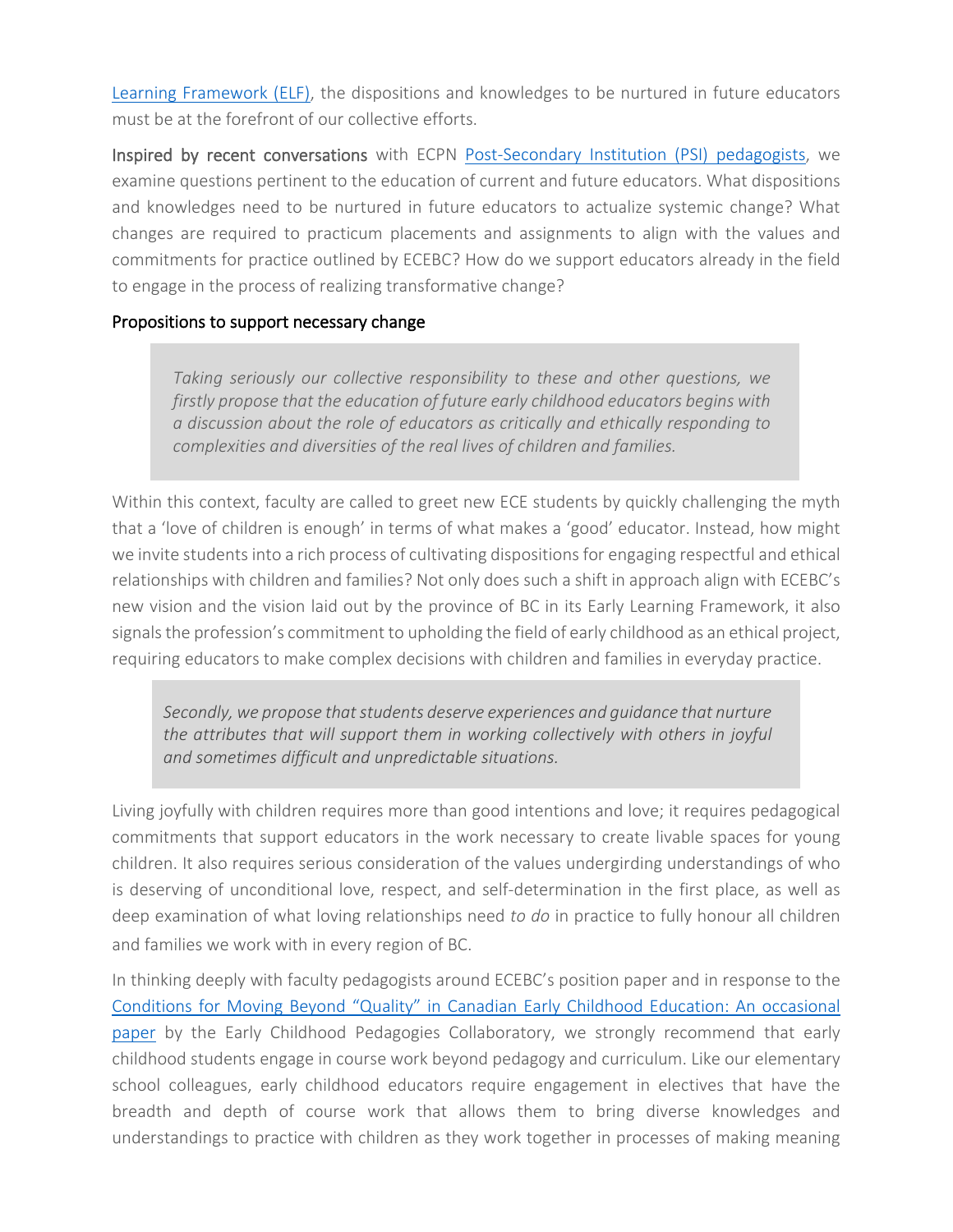of their worlds. If we truly respect children, as our youngest citizens, they deserve to learn alongside educators capable of offering them multiple ways of thinking and being in the world.

*As future educators in this province, teaching on the traditional and ancestorial territories of 204 [distinct bands,](https://www2.gov.bc.ca/gov/content/justice/criminal-justice/bcs-criminal-justice-system/understanding-criminal-justice/indigenous-justice/communities#:%7E:text=B.C.%20has%20the%20highest%20number,see%20them%20used%20that%20way) we thirdly propose all early childhood educator programs include courses on the [colonial history](https://bc.ctvnews.ca/too-many-children-did-not-make-it-home-anniversary-of-discovery-at-canada-s-largest-residential-school-1.5915021) of these lands, as well as appropriate teachings to understand the knowledges, protocols and histories of the Nations on whose land they are teaching.* 

All faculty in early childhood programs should include those persons considered knowledge keepers by the Nations on the lands of the post-secondary institutions who are hired to teach courses that introduce students to how to respectfully engage in education that is disruptive of ongoing colonial practices and honours Indigenous ways of knowing and being.

*Lastly, we propose that future educators have practicum experiences that allow them to engage deeply with the same group of children, families and educators over multiple practica.* 

Practicum should be an opportunity for students to learn the culture of a space, to participate in the rhythms and flows of a program and over seasons as children grow and change. This would allow students to develop and maintain relationships, to experience the challenges and joys that are part of the everyday lives of the children and others in the centre, to think deeply with children about their curiosities and questions, and to spend time learning to live well with others. Whenever possible, faculty pedagogists should be present in the centres supporting the mentor educators and students. The so-called theory/practice divide can only be bridged when we see the post-secondary classroom and the early childhood classroom as in relationship.

Importantly, ECEBC's visionary position paper offers us all a starting point to reimagine the education of early childhood educators – to ask questions that invite us to consider what dispositions and knowledges are necessary for future educators to be able to walk with children and families in the 21<sup>st</sup> century, and to reconsider conditions necessary to learn what it means to teach, live, and practice in an unstable, unpredictable, always emerging world.

\_\_\_\_\_\_\_\_\_\_\_\_\_\_\_\_\_\_\_\_\_\_\_\_\_\_\_\_\_\_\_\_\_\_\_\_\_\_\_\_\_\_\_\_\_\_\_\_\_\_\_\_\_\_\_\_\_\_\_\_\_\_\_\_\_\_\_\_\_\_\_\_\_\_\_\_\_\_

## **Continuing the Conversation**

## Responding to the Federal Government's Introduction of New Gun Legislation

On May 30, 2022, the Liberal federal government [introduced gun legislation](https://twitter.com/i/events/1531417867811336193) to freeze the import, buying, and selling of handguns in Canada. If passed, this legislation will also [take away gun licences](https://twitter.com/i/events/1531417867811336193)  [for domestic abusers, limit gun magazine capacity and increase criminal penalties for gun](https://twitter.com/i/events/1531417867811336193)  [smugglers and traffickers.](https://twitter.com/i/events/1531417867811336193) This move by government follows in the wake of white supremacy-